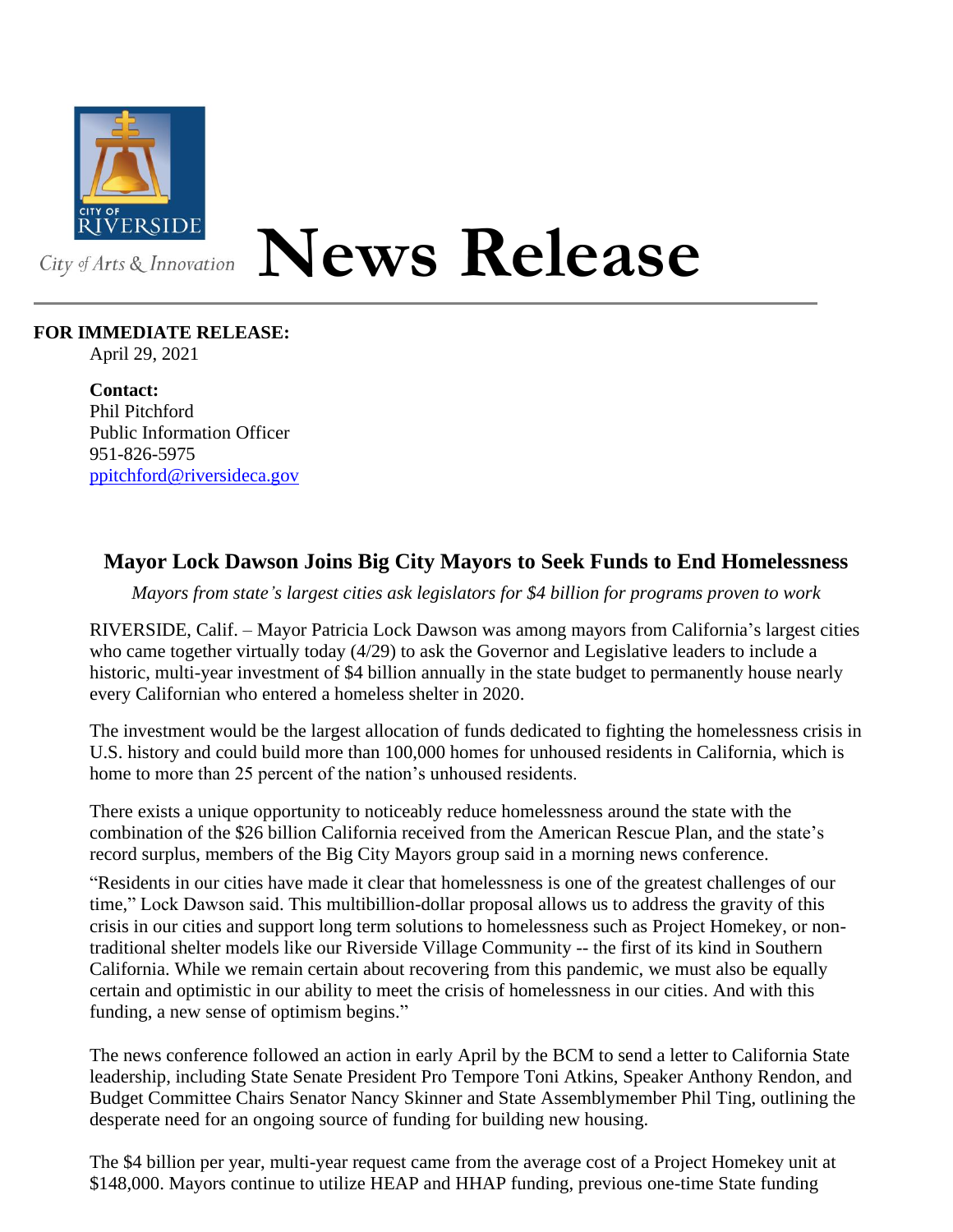allocations, to build prefabricated dorms, modular housing, tiny homes, and shelters more costeffectively with state and local dollars.

"We appreciate the unprecedented scale of this financial commitment, one appropriate to the unprecedented -- and growing -- scale of this massive crisis, one that will define our generation's collective legacy. We urge flexible funding commensurate with our monumental task ahead -- and we thank you for your leadership and continued partnership," the mayors wrote.

The BCM continues to work closely with the Governor's office and State Legislature to address the housing and homelessness crisis and expressed their continued commitment to existing emergency interim housing operations along with supportive services that would not be possible without state assistance. This balanced allocation will help move unhoused residents off the streets while also sustaining existing programs to keep them housed.

"Our bipartisan coalition of large-city mayors know too well the urgency of addressing the homelessness that afflicts 161,000 of our fellow Californians," said San José Mayor and BCM Chair, Sam Liccardo. "This year's budget provides California with a once-in-a-generation opportunity to dramatically reduce homelesseness -- if we can muster the collective courage to stand up for our most vulnerable neighbors."

Homelessness continues to become increasingly desperate in California. The state's newly launched Homeless Data Integration System allows cities to better understand the ever-changing nature of homelessness services throughout the state. Of the 248,130 people local providers reported serving in 2020: 91,626 people (37%) moved into permanent housing, and 117,109 people (47%) remained actively engaged in services or shelter but were not yet permanently housed, underscoring the need for housing in California.

In 2020, more than 32,000 people received homelessness prevention assistance, more than double the number of people served in 2017. Of those who accessed services, 41 percent reported a disabling condition, 9 percent were veterans, 17 percent reported experiences with domestic violence, and 22 percent were under the age of 18. The funding that BCM is requesting will go directly to solutions to housing our most vulnerable individuals.

The BCM believes a consistent allocation of flexible funding to big cities will make a necessary and dramatic step to address the homelessness crisis across California and become a national model for addressing the crisis nationwide.

"Such a bold commitment would have a transformative and lasting impact on California, and make California a national model of compassion." said the coalition.

The Big City Mayors met with State Leadership, and at their urging, both the Assembly and Senate have included \$4 billion a year in funding over multiple years in their budget priorities, released earlier this week.

To read the full letter, click [here.](https://www.sanjoseca.gov/home/showdocument?id=71955&t=637551417743708131)

The Big City Mayors is a coalition of Mayors across California's 13 largest cities: Los Angeles, San Diego, San José, San Francisco, Fresno, Sacramento, Long Beach, Oakland, Bakersfield, Anaheim, Riverside, Santa Ana, and Stockton.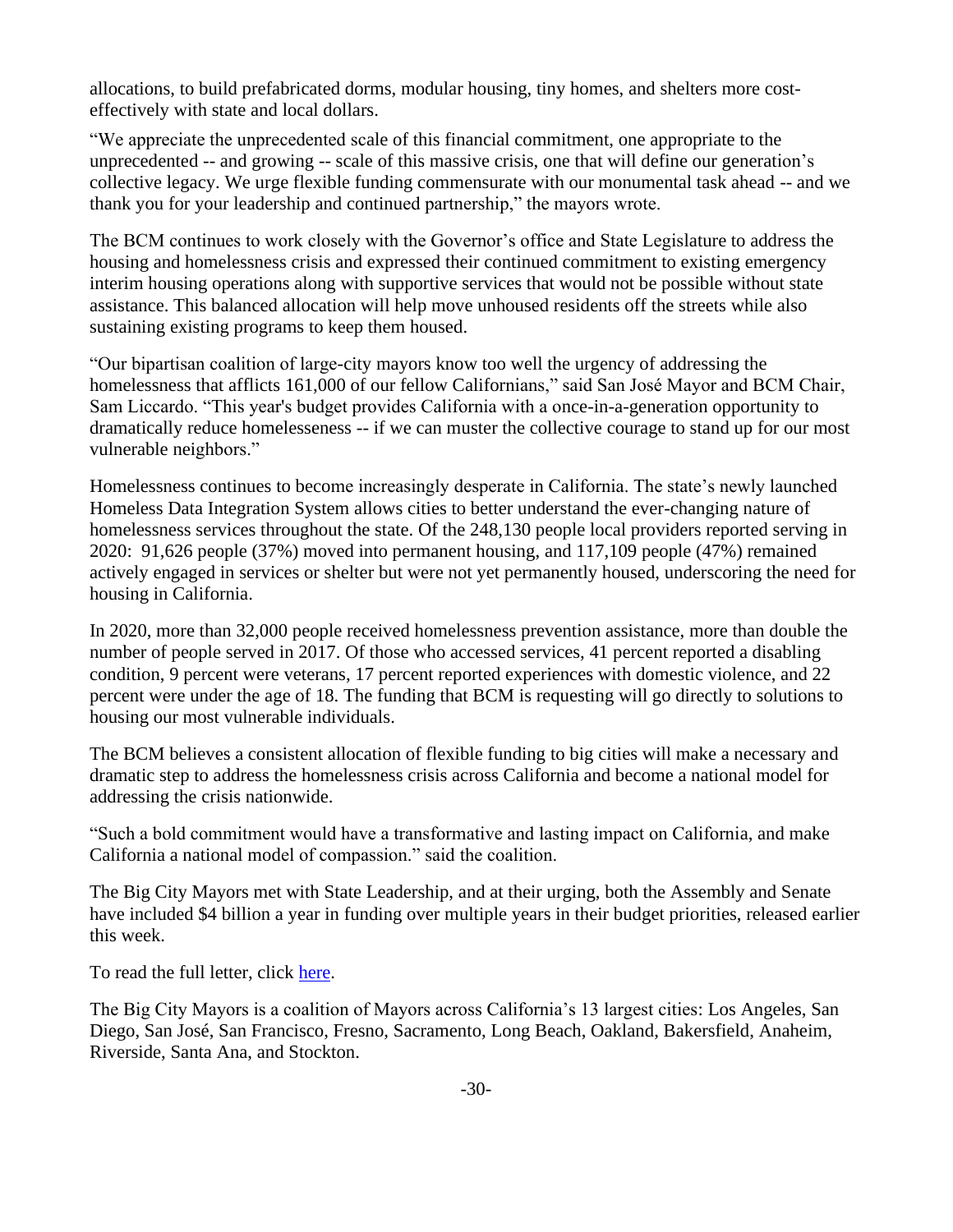# QUOTE SHEET:

## Mayor Eric Garcetti, Los Angeles

"Los Angeles is already making an unprecedented, billion-dollar commitment to homelessness solutions across our communities, joining cities statewide to deliver housing, help, and hope to our most vulnerable neighbors. Now is the time for the state to follow our lead and build on our local foundations –– by setting aside one-third of our surplus to make a once-in-a-lifetime investment in ending homelessness across California."

### Mayor Todd Gloria, San Diego

"The City of San Diego is addressing homelessness with a compassionate approach focused on connecting our most vulnerable neighbors with housing and supportive services, but we know we must scale up to meet this challenge. San Diego is joining the call with our fellow big cities to urge state leaders to continue their partnership, take advantage of a once-in-a-generation opportunity to fund the housing and services we know work for people experiencing homelessness and make a lasting impact on the crisis we were elected to solve."

### Mayor London N. Breed, San Francisco

"As we emerge from the COVID-19 pandemic and move forward on our road to recovery, it is critical that we continue making investments in the health and housing needs of our most vulnerable neighbors," said San Francisco Mayor London N. Breed. "With President Biden's leadership in D.C., a governor and state legislators who understand the need for flexible resources, and mayors willing to do the work, we have a chance to get thousands of unsheltered San Franciscans and Californians into housing. We'll be able to make a real difference in the lives of our residents as long as cities have the funding we need to address this challenge."

# Mayor Jerry Dyer, Fresno

"Thanks to our partnership with state legislative leaders, here in Fresno we have been able to move hundreds of our most vulnerable residents off of the streets and into transitional housing, where they are being provided with services and, hopefully, a path to a better life. Right here, right now, we are making a real difference in people's lives. But we can do more. We must do more. That can only happen if this state-local partnership continues. To that end, I urge the Legislature and Gov. Newsom to set aside a one-time \$16 billion allocation, spent at \$4 billion annually over the next four years, so the State's largest cities can address the most important issue of our time."

# Mayor Darell Steinberg, Sacramento

"California has an opportunity in this moment to rise to the challenge of eliminating unsheltered homelessness. Our state has unprecedented resources, and our communities have the will to act. It is crucial that we not only sustain our momentum this year but create an ongoing funding stream that allows us to build the beds, roofs and safe spaces needed to bring people indoors over a sustained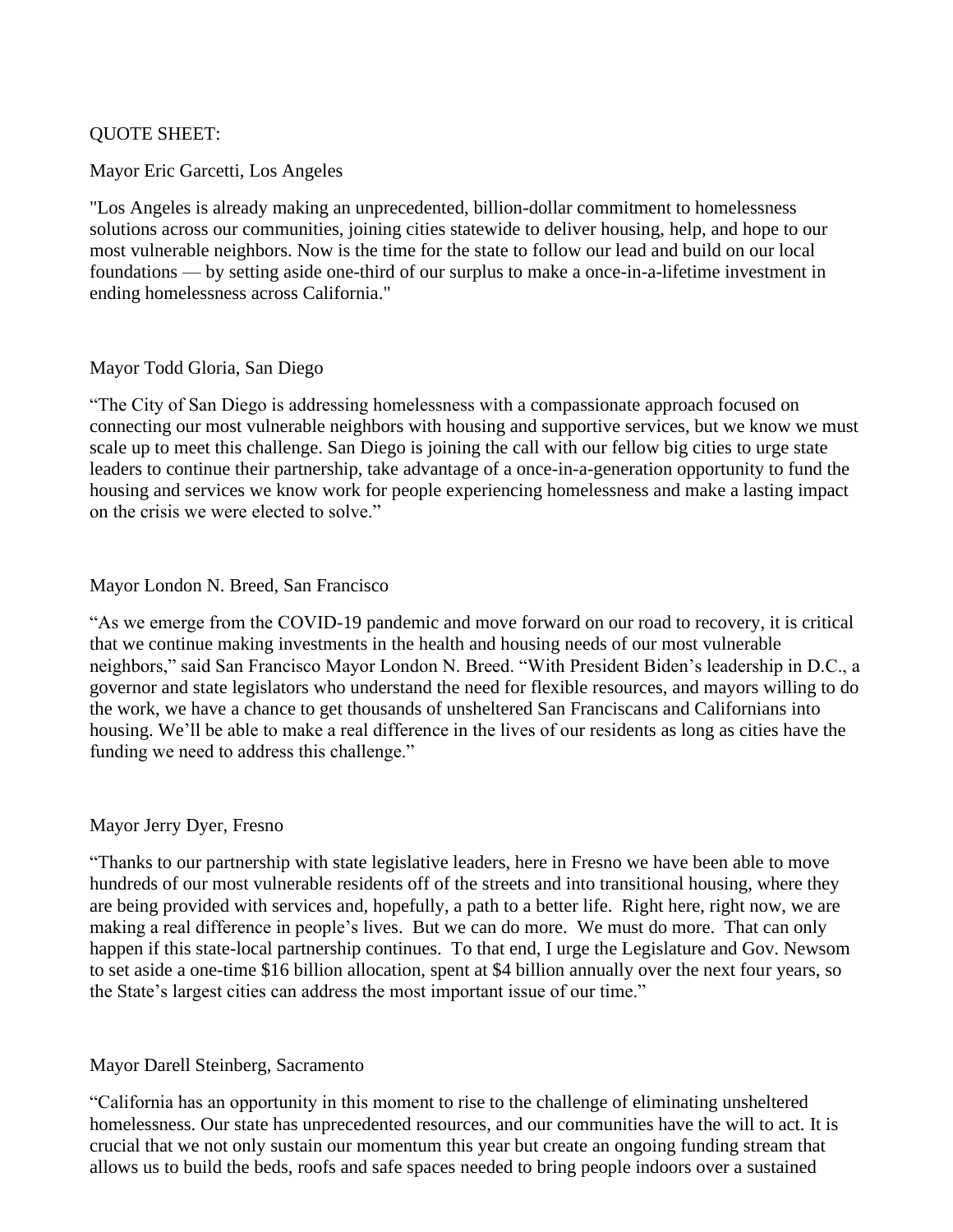period of years. This is the only way we will make a visible difference in lessening the number of people suffering on our streets and the distress that growing tent encampments have caused in our neighborhoods."

### Mayor Robert Garcia, Long Beach

"In Long Beach, we have employed innovative approaches to addressing homelessness, opened our first municipal year-round shelter just last year, and already added three Project HomeKey locations in our city with support from the State. Solving for the root causes of homelessness is a complex and monumental task that requires more from all of us — more housing, more mental health support and more consistent, quality services. I want to thank the State for their support, and I look forward to furthering our partnerships with the Governor and Legislature to continue this important work."

### Mayor Libby Schaaf, Oakland

"The scale of the homelessness crisis in our cities requires a historic investment right now. As mayors, today we are working together to end a systemic failure decades in the making, and to prevent any of our residents from living outdoors in the future."

### Mayor Karen Goh, Bakersfield

"California cities are on the frontline of addressing the homeless crisis. We have demonstrated success in adding emergency bed space, creating housing solutions, and have incurred the ongoing costs of operating shelters. Now, we must work together to be nimble in addressing the next phases of the challenge, including providing care for mentally ill and drug addicted persons. We are calling on state leaders to prioritize the much-needed flexible investments that will empower local cities to find rightsized solutions to address the unique challenges before us."

# Mayor Harry Sidhu, Anaheim

"Anaheim has been a leader in compassionately addressing homelessness for more than six years. We have shown what can be done with determination, visionary thinking and by maximizing city, state and federal resources. But our work is not done, and this crisis is bigger than Anaheim. We welcome ongoing flexible funding support from our state partners to significantly meet this challenge in our cities and change lives."

#### Mayor Vicente Sarmiento, Santa Ana

"The homelessness crisis is affecting every community and every local government in California. In Santa Ana, we have watched our shelters fill up and homeless encampments spread during the pandemic, despite the City spending millions of dollars to provide beds and outreach to our unhoused population. Our state legislators need to take bold action now before it's too late."